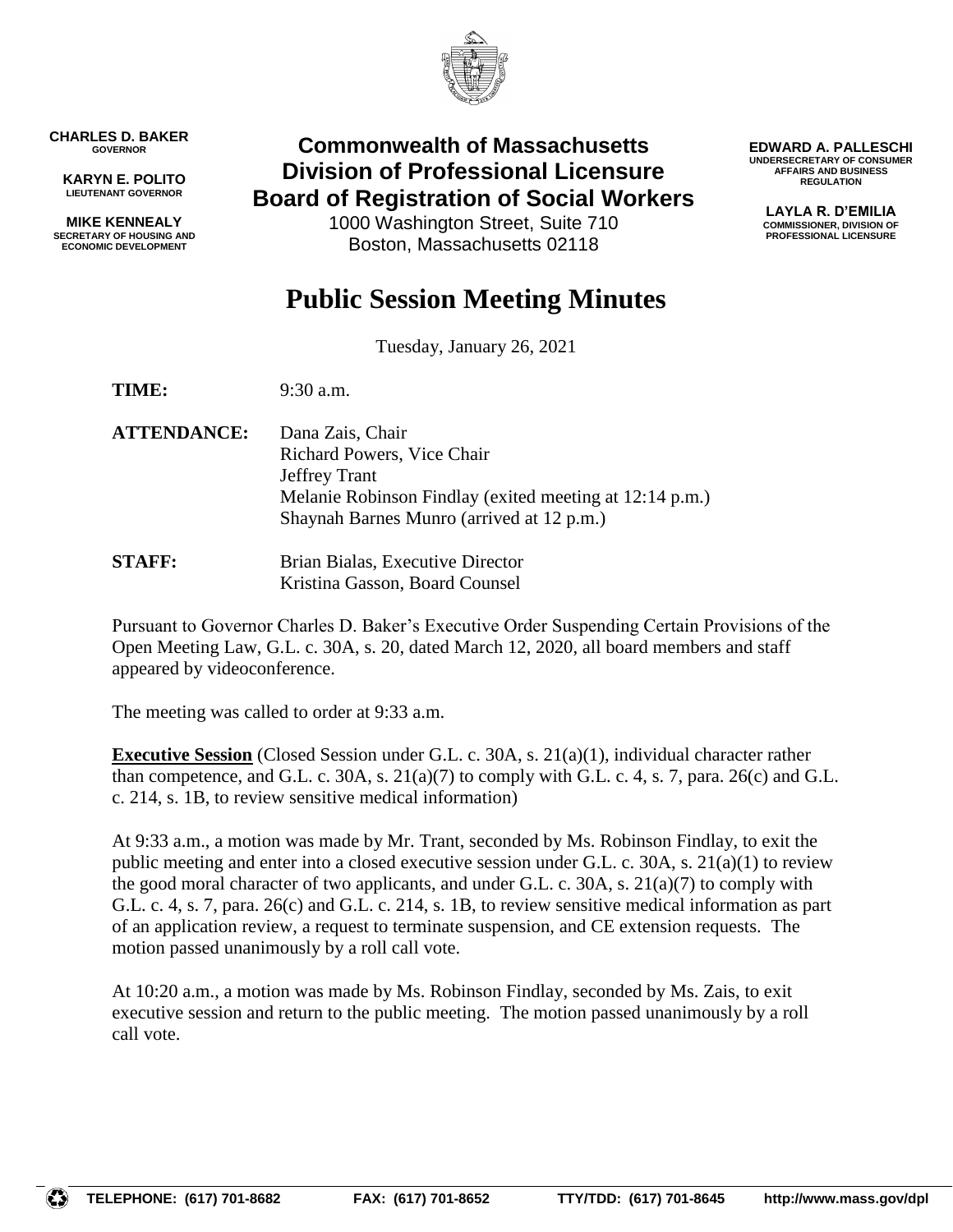### **Application Review Interview**

### **Negative Reference Interview**

o **Eileen Hourihan, Former Supervisor of LICSW Applicant Ronald Williams**: Ms. Hourihan was interviewed by the Board regarding Mr. Williams's performance as her supervisee. Although she was not his supervisor for very long, Ms. Hourihan stated Mr. Williams prepared for client visits and had a good rapport with clients, but struggled with processes at the Veterans Administration (VA). Mr. Williams also did work for his electrical business while working at the VA, which may have distracted him from his day-to-day duties. When asked, Ms. Hourihan stated that she would hesitate to rehire him because of his work for the electrical business. Ms. Hourihan referred the Board to Mr. Williams's current supervisor, Luz Marcano, for more information.

### **Reinstatement Interview**

o **Joseph Papa, 20141002SW009-IT-ENF, Petition for Reinstatement:** Mr. Papa appeared to discuss his petition for reinstatement from a three-year suspension with his attorney, Kevin Nugent. Mr. Nugent stated that although Mr. Papa was sad when his license was suspended, he has worked to help others remain sober at a prison and substance abuse recovery center during his suspension. Mr. Papa remarked that: (1) he regrets the misrepresentations regarding his criminal past that he made on his applications; (2) he did not cause harm to anyone; (3) he continues to be involved in Narcotics Anonymous; and (4) after the Board noted that he seems to have issues with anger, he stated that he has taken continuing education in anger management. After a brief discussion, a motion was made by Mr. Trant, seconded by Ms. Zais, to approve his petition for reinstatement without examination and reapplication. The motion passed unanimously.

#### **Board Business**

- **Public Meeting Minutes of October 27, 2020:** After a brief discussion, a motion was made by Mr. Powers, seconded by Ms. Zais, to approve the Public Meeting Minutes of October 27, 2020. The motion passed unanimously.
- **Executive Session Minutes of October 27, 2020:** After a brief discussion, a motion was made by Mr. Powers, seconded by Ms. Zais, to approve the Executive Session Minutes of October 27, 2020. The motion passed unanimously.

#### **Discussion**

 **Update on Meeting re: Anti-Racism CEU Requirement:** Mr. Bialas and Ms. Gasson reported that they will schedule a public meeting on this topic and will send a letter to NASW-MA and the Greater Boston Association of Black Social Workers seeking comment on the proposal.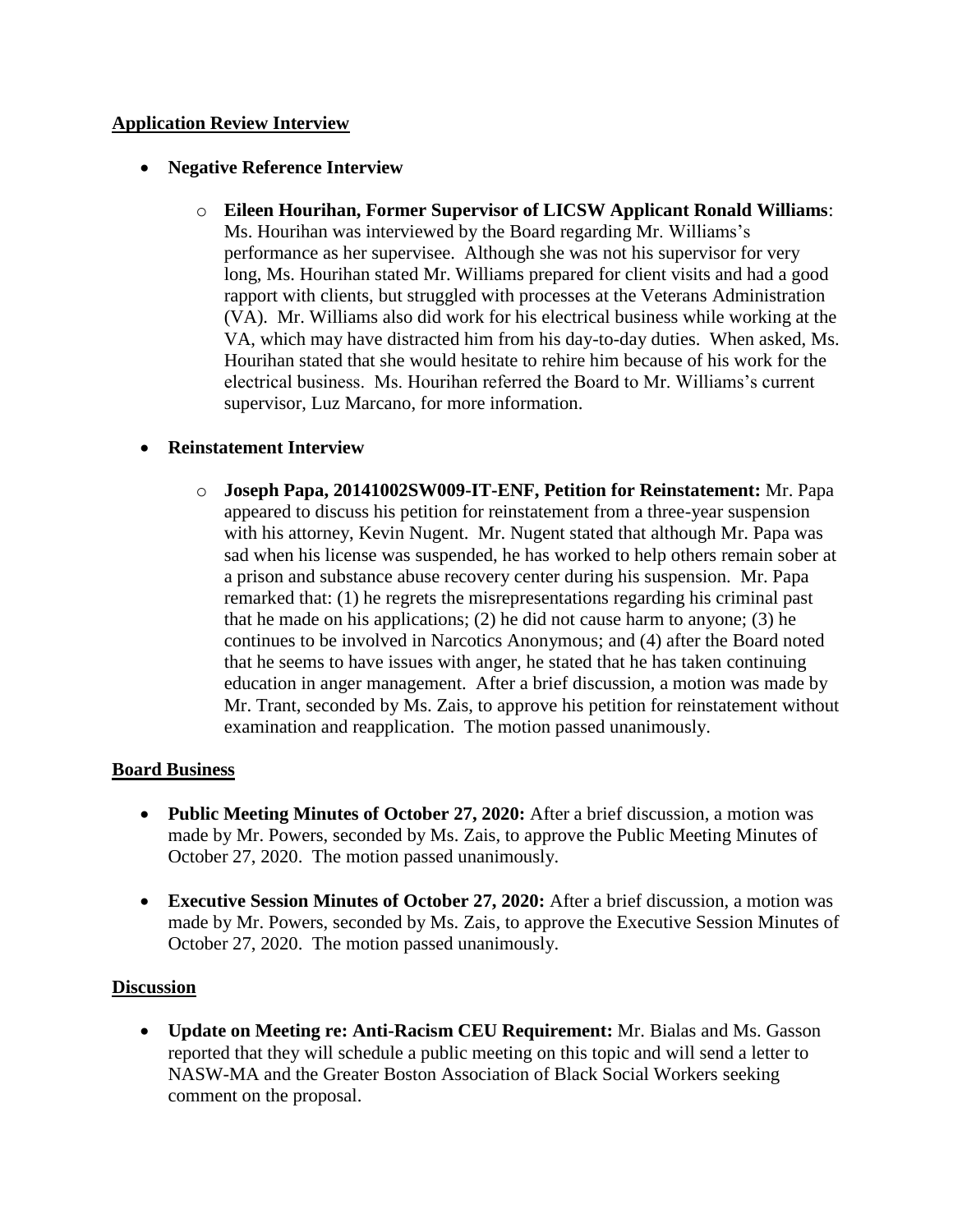**ASWB Examination-Use Policy:** Ms. Gasson reported that DPL is seeking passage of legislation requiring LSW candidates to have a bachelor's degree in social work, and the Board may consider seeking a waiver to the ASWB Policy closer to the June 2021 deadline.

# **Application Review**

- **Negative Reference Review**
	- o **Catherine Goldhouse, Applicant for LICSW:** The Board reviewed a letter from Ms. Goldhouse's current supervisor supporting her application. After a brief discussion, a motion was made by Mr. Powers, seconded by Mr. Trant, to allow Ms. Goldhouse to continue with the licensing process. The motion passed unanimously.

## **Monitoring Reports**

 **Elio Carretta, 2018-000455-IT-ENF, 5th and 6th Quarterly Monitoring Reports:** After a brief discussion, a motion was made by Ms. Zais, seconded by Mr. Powers, to accept the reports. The motion passed unanimously.

The Board directed Mr. Bialas to inform Mr. Carretta's supervisor that he needs two more reports.

- **Jessica Serrano, 2019-001387-IT-ENF, Approval of Fitness to Practice Evaluator and CEUs:** After a brief discussion, a motion was made by Ms. Zais, seconded by Mr. Powers, to approve Lindsay Wright as Ms. Serrano's evaluator and the CEUs. The motion passed unanimously.
- **Stephen Hoy, 20141015SW010-IT-ENF, 7th Quarterly Monitoring Report:** After a brief discussion, a motion was made by Ms. Zais, seconded by Mr. Powers, to accept the report. The motion passed unanimously.

The Board directed Mr. Bialas to inform Mr. Hoy that he needs one more report and a petition to terminate probation.

- **Barbera Amero, 2019-000819-IT-ENF, Approval of CEUs:** After a brief discussion, a motion was made by Ms. Zais, seconded by Ms. Robinson Findlay, to approve the CEUs. The motion passed unanimously.
- **Kate Henneberry, 2018-001084-IT-ENF, Petition to Terminate Suspension:** After a brief discussion, a motion was made by Mr. Powers, seconded by Mr. Trant, to accept Ms. Henneberry's petition to terminate suspension and place Ms. Henneberry on stayed suspension. The motion passed unanimously.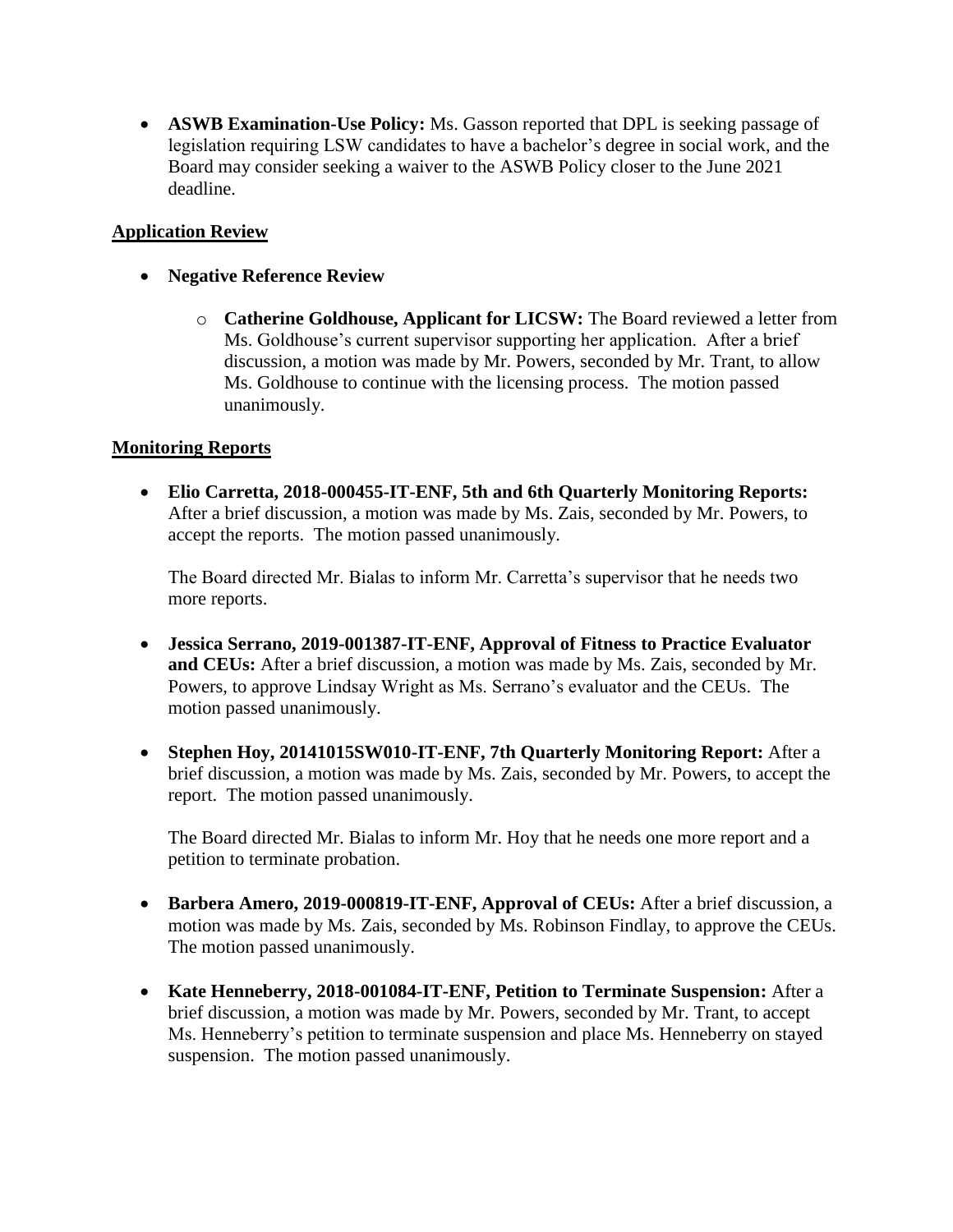- **Kelli Fowle, 2020-000364-IT-ENF, Approval of Supervisor:** After a brief discussion, a motion was made by Ms. Zais, seconded by Mr. Powers, to approve Dawn Perry as Ms. Fowle's supervisor. The motion passed unanimously.
- **Maria Rose, 2017-001420-IT-ENF, Approval of CEUs:** After a brief discussion, a motion was made by Ms. Zais, seconded by Mr. Powers, to approve the CEUs. The motion passed unanimously.

**Quasi-Judicial Session** (Closed Session under G.L. c. 30A, s. 18)

At 11:25 a.m., a motion was made by Ms. Zais, seconded by Mr. Powers, to exit open session and enter into a closed quasi-judicial session under G.L. c. 30A, s. 18 to review final decisions and orders. The motion passed unanimously.

During the quasi-judicial session, the Board took the following actions:

| 2019-000496-IT-ENF (CP): | Determined sanction for final decision and order |
|--------------------------|--------------------------------------------------|
| 2019-001037-IT-ENF (ST): | Determined sanction for final decision and order |

**Investigative Conference** (Closed Session under G.L. c. 112 s. 65C)

At 11:44 a.m., a motion was made by Mr. Trant, seconded by Ms. Zais, to exit quasi-judicial session and enter into a closed investigative conference under G.L. c. 112, s. 65C to discuss a hearing and review an order to show cause, a settlement offer, and new cases. The motion passed unanimously.

During the investigative conference, the board took the following actions:

#### **Discussion of Hearing**

| 2019-001028-IT-ENF (CS):          | Mr. Powers and Ms. Gasson<br>discussed details of the recent<br>adjudicatory hearing with the Board. |
|-----------------------------------|------------------------------------------------------------------------------------------------------|
| <b>Order to Show Cause Review</b> |                                                                                                      |
| 2020-000464-IT-ENF (DE):          | Direction given to prosecutor                                                                        |
| <b>Settlement</b>                 |                                                                                                      |
| 2019-000571-IT-ENF (SG):          | Direction given to prosecutor                                                                        |
| <b>Cases</b>                      |                                                                                                      |
| 2020-000709-IT-ENF (RK):          | <b>Dismiss</b>                                                                                       |
| 2020-001014-IT-ENF (KF):          | <b>Dismiss</b>                                                                                       |